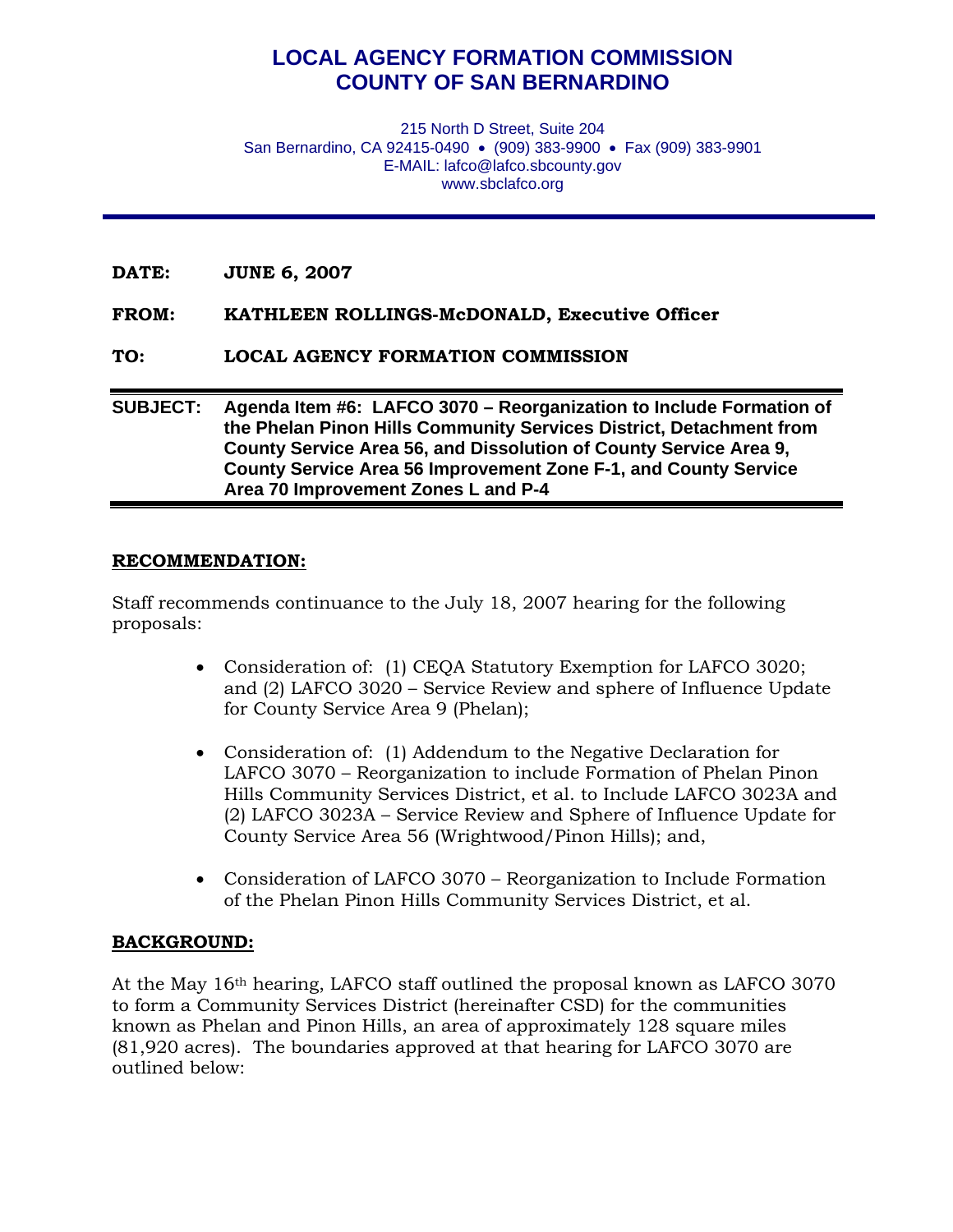

In addition, at the May hearing the Commission conducted the Municipal Service Reviews/Sphere Updates for the agencies affected by the formation proposal: County Service Area (hereafter CSA) 9, CSA 56 (Wrightwood/Pinon Hills), CSA 56 Zone F-1 (Pinon Hills) and CSA 70 Zone L (Phelan/Pinon Hills). The Commission continued the consideration of a zero sphere of influence designation for CSA 9 and the sphere of influence reduction of CSA 56 to the June hearing for further environmental assessment.

LAFCO 3070, as noted above, provides for the assumption of responsibility through dissolution and/or detachment of the four existing service providers in the area:

- (a) CSA 9 (for the community of Phelan), which provides for streetlighting and park and recreation services, is proposed to be dissolved and its responsibilities transferred to the new CSD;
- (b) CSA 56 is proposed for detachment from the Pinon Hills area, but it does not currently provide service to the community, while the revenues generated from within the Pinon Hills area will be reallocated;
- (c) CSA 56 Improvement Zone F-1, which provides fire protection and park and recreation services to the Pinon Hills community, is proposed to be dissolved, but only its park and recreation function, responsibilities, and revenues are to be transferred to the new CSD.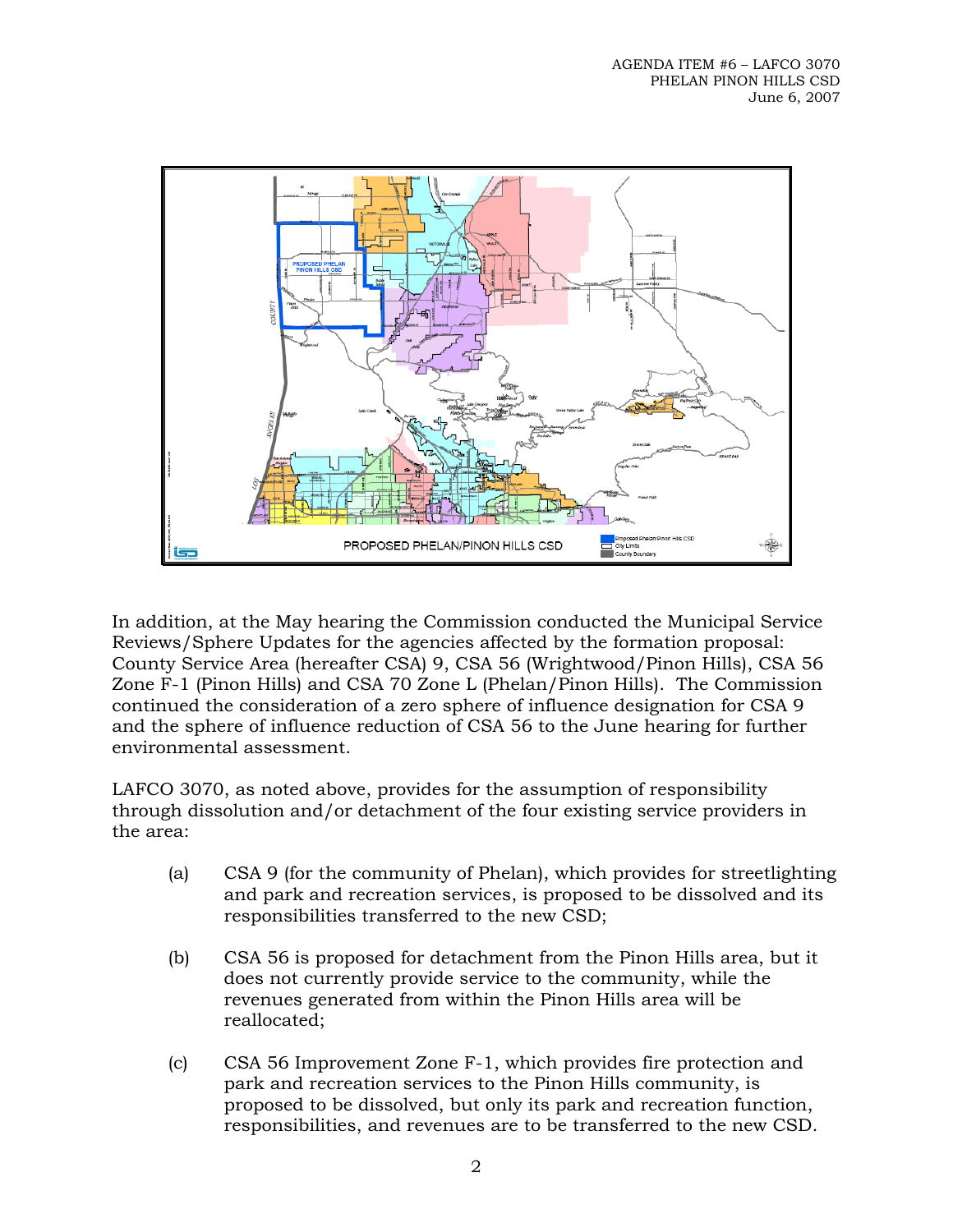Its fire function is anticipated to be reallocated during the County Fire Reorganization (LAFCO 3000); and

(d) CSA 70 Improvement Zone L, which provides for the provision of domestic water service to the bulk of the Phelan and Pinon Hills communities, will be dissolved and its responsibilities, obligations, and revenues transferred to the new CSD.

In addition, staff has modified the proposal to include the dissolution of CSA 70 Improvement Zone P-4 (CSA 70 Zone P-4), an entity created in the early 1980's to address regional park and recreation funding which was proposed by a ballot measure. This regional effort failed but CSA 70 Zone P-4 has remained on the books. In order to clarify park and recreation responsibilities, staff has included this dissolution as a part of the reorganization.

At the May 16th hearing, staff outlined a number of items that were required to be presented to the Commission in order to move forward with the proposal to create the Phelan Pinon Hills CSD (PPHCSD). This information was necessary to assure that final Commission determinations could be made at the June 20th hearing so that a November 6, 2007 election could be achieved. The materials were not received by staff in order to provide for a final analysis of the application at the June 20<sup>th</sup> hearing. The items required include, but are not limited to, the following:

- 1. A determination of the methodology to transfer funds to the remaining CSA 56 (Wrightwood) following the detachment necessary through LAFCO 3070. The need for this transfer is to assure CSA 56's sustainability in providing its ongoing park and recreation and streetlight functions. LAFCO staff's position was to transfer the entirety of the revenues previously received by CSA 56 from within the Pinon Hills area, while the Negative Declaration adopted by the Commission contains a mitigation measure indicating the requirement for a transfer of a minimum of \$40,000. County staff is currently working on presenting an alternative for this required transfer; however, LAFCO staff has not received the information or background documents in order to provide an analysis of an alternative.
- 2. The County Auditor/Controller-Recorder's office is currently working on responding to questions on the Appropriation Limits for CSA 70 Zone L, CSA 56 and CSA 56 Zone F-1. This information is required to allow the staff to present to the Commission a determination on the provisional appropriation limit for LAFCO 3070, should it be approved.
- 3. The transfer attributable to the new PPHCSD from the County Special Districts Department, Water and Sanitation Division, pooled equipment. County staff has provided LAFCO staff with a proposed methodology but the background data for this methodology is needed in order for staff to provide the Commission with an evaluation of this alternative. In addition, information regarding the dollar value to be transferred from the Special Districts Department General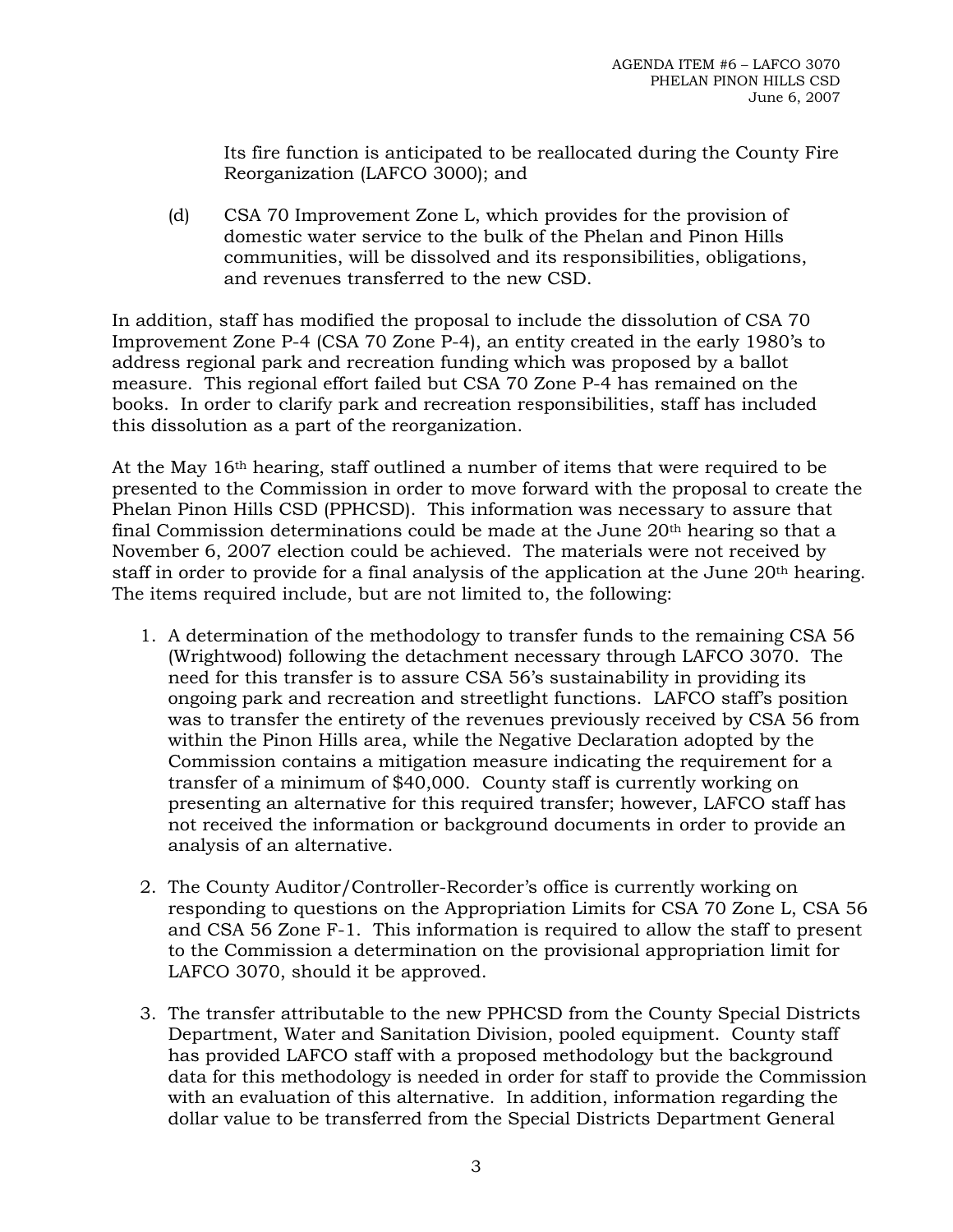Reserves needs to be determined through discussions with County staff, representatives of the Feasibility Committee and LAFCO staff.

- 4. CSA 70 Zone L has an outstanding loan from the California Infrastructure and Economic Development Bank (CIEDB) for a total of \$4,001,000. The terms of this Loan require specific documents to be provided to its governing body to review and authorize the assumption by a new entity. Staff has been working to receive the mandatory Legal Counsel Opinion from the County's attorney regarding the maintenance of the tax exempt status of the bonds used for the loan following assumption and the provision of a report by a certified Independent Accountant regarding the security for the payment of the loan, a contract entered into by LAFCO with the firm of Rogers Anderson Malody. To date, a draft of the Certified Independent Accountant report has been received. The Commission cannot make a final determination on LAFCO 3070 until a determination on this loan by the CIEDB Board of Directors has been made.
- 5. Receipt of the draft Transition Plan for operation of the District through the end of the fiscal year in which it is formed, which will include the language of providing for an Interim General Manager through a draft Memorandum of Understanding. County staff is currently working on preparing these documents for review by the Feasibility Committee membership and LAFCO staff.

As this outline notes, there are a number of issues yet to be resolved before the final consideration of this proposal by the Commission. Therefore, staff is recommending continuance of LAFCO 3070 to the July 18th Commission hearing.

Unfortunately, this action will also cause the election date for this proposal to slip to the February 5, 2008 Presidential Primary Election. The new timeline for actions necessary to place this item before the electorate on the February 5th ballot is as follows:

- The Commission will need to have its final hearing for consideration of this item by no later than the August 15th Commission hearing.
- It is anticipated that the final resolution setting forth the terms and conditions imposed upon LAFCO 3070 will be adopted at that August 15th hearing.
- The adoption of the Commission's resolution starts the 30-day reconsideration period required by Government Code Section 56895 – August 16th through September 15th.
- If a request for reconsideration is received, it would be placed on the October 17th Commission Agenda for determination.